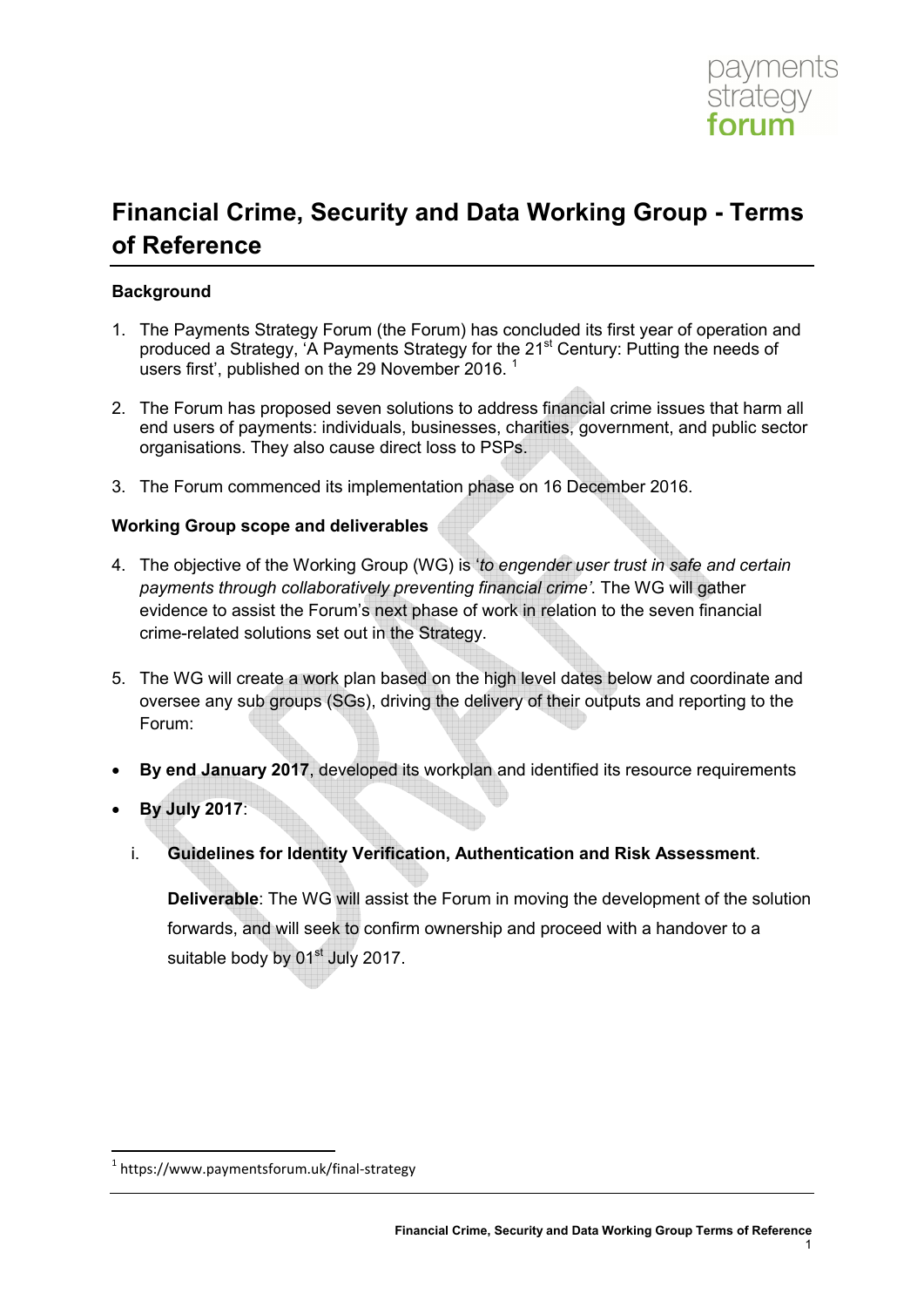

## ii. **Payment Transaction Data Sharing & Data Analytics**

**Deliverable:** The WG will assist the Forum in managing the delivery for this solution, including high-level design and delivery/procurement approach, and will propose an industry self-regulating body to be responsible for completing the design / specification and leading the delivery phase.

# iii. **Financial Crime Intelligence Sharing**

**Deliverable**: The WG will assist the Forum in handing over the solution to an appropriate industry body. This will involve collaborating with existing bodies (e.g. Joint Fraud Taskforce, Financial Fraud Action UK and the Joint Money Laundering Intelligence Taskforce) to agree handover by 01<sup>st</sup> July 2017.

# iv. **Trusted KYC Data Sharing**

**Deliverable:** The WG will assist the Forum in undertaking additional analysis to confirm the viability of the solution, including potential delivery by the competitive market.

# v. **Enhancement of Sanctions Data Quality**

**Deliverable:** The WG will assist the Forum in engaging with HM Treasury and the Office of Financial Sanctions Implementation (OFSI) to understand how best to take forward this solution

# vi. **Customer Awareness & Education**

**Deliverable:** The WG will assist the Forum in identifying the appropriate industry body to take forward the solution. The working group will engage with potential candidates such as the Joint Fraud Taskforce and the new Financial Services Trade Association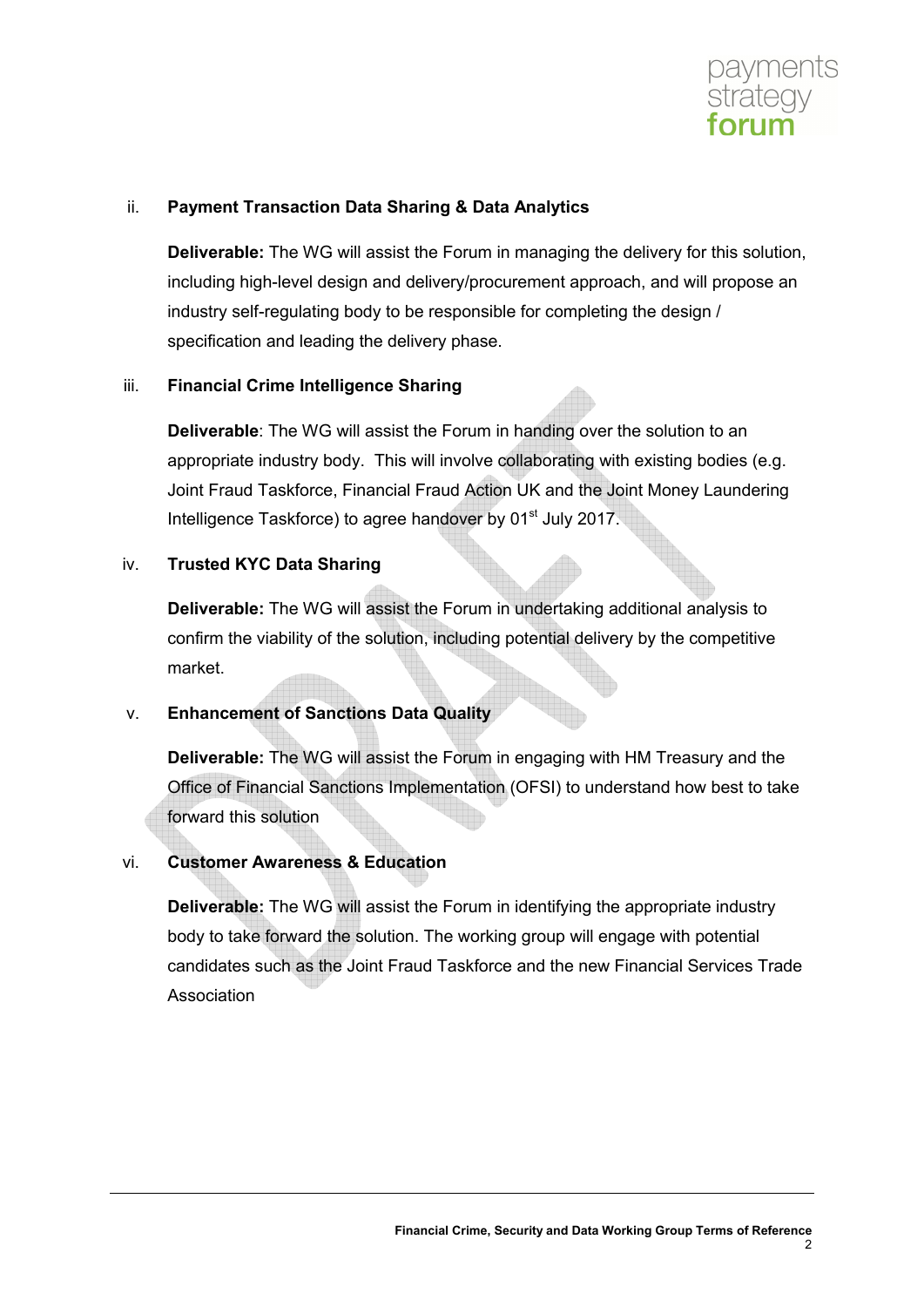

#### vii. **Indirect Access Liability Models**

**Deliverable**: The WG will liaise with stakeholders to understand concerns with the current Joint Money Laundering Steering Group (JMSLG) guidance. The WG will assist the Forum in clarifying specific concerns for consideration by the JMLSG, and subsequent approval of any changes needed by FCA and HM Treasury.

- 6. **By July 2017**, the WG will develop these solutions either for handover to an appropriate entity or for public consultation.
- 7. **By July 2017,** the WG develop and agree a plan for the rest of 2017.
- 8. The WG will engage with the Payments Community and relevant industry bodies to ensure buy-in / support from key stakeholders
- 9. To meet its scope and deliverables, the WG will establish SGs. The SGs will be responsible for carrying out the detailed work required to progress the deliverables. The SGs will present their work and recommendations to the WG as appropriate.

#### **Operating principles**

#### **Chair and membership**

- 10. It will be the role of the WG Chair:
	- To appoint, with support from the Forum secretariat, the members of the WG, some of who are expected from the wider Payments Community.
	- To ensure their agreed scope, objectives and deliverables are being met.
		- To initiate and ensure the effective and timely delivery of the SGs
	- To report back to the Forum.
- 11. To ensure alignment with relevant initiatives the WG Chair will ensure the relevant organisations are properly represented.
- 12. Membership of the WG will be open to anyone from the Payments Community who can demonstrate the technical expertise required and are able to actively contribute resources to the work.
- 13. The PSR, the FCA and Bank of England should be invited to attend the WG and its Workstreams as observers.